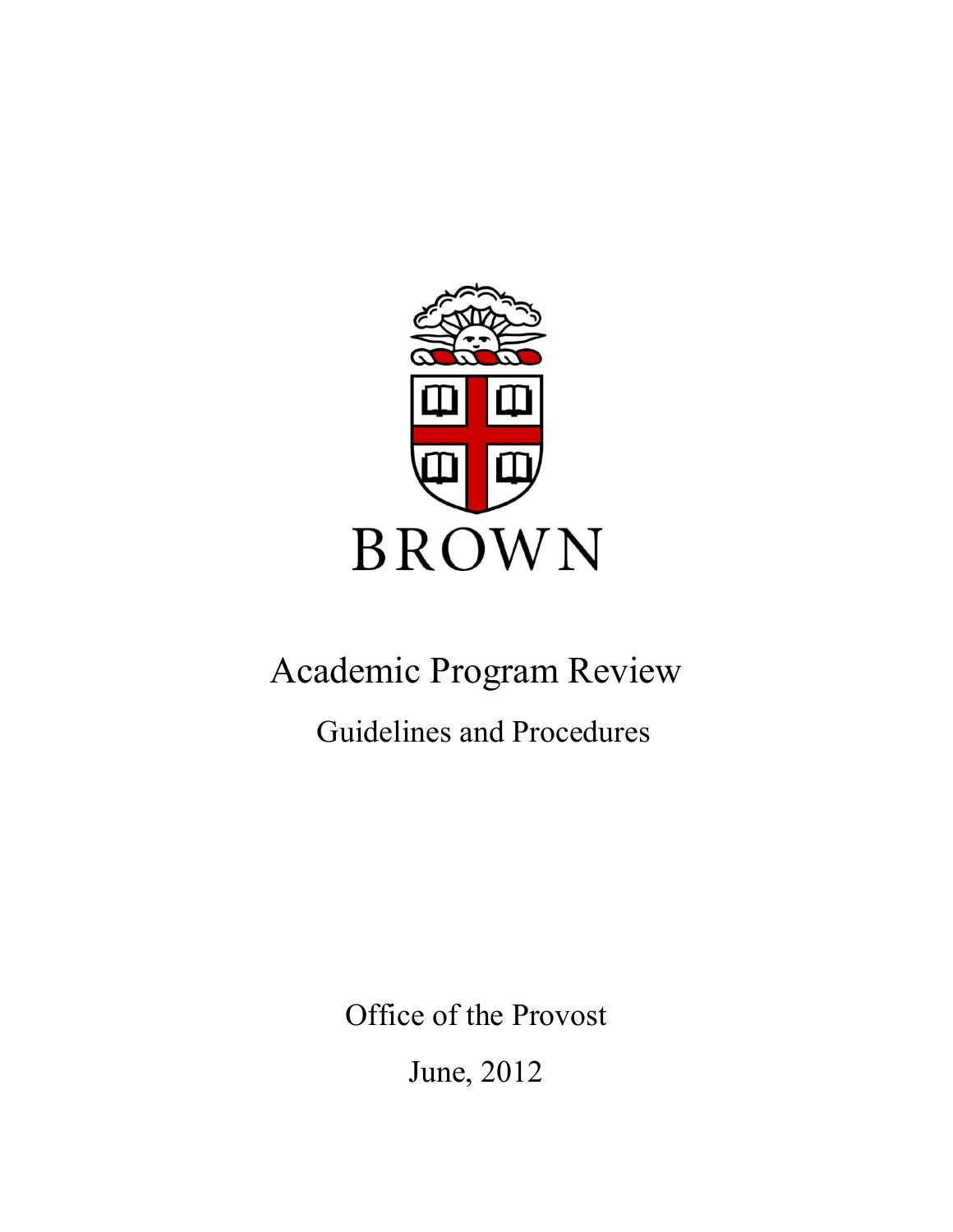# **Contents**

| <b>Introduction</b>                                          | page 3  |
|--------------------------------------------------------------|---------|
| <b>Overview of the Review Process</b>                        | page 5  |
| <b>Step One: Identification of Key Issues</b>                | page 6  |
| <b>Step Two: The Department Self-Study and Report</b>        | page 9  |
| <b>Step Three: Review Team Visits</b>                        | page 12 |
| <b>Step Four: Academic Priorities Committee (APC) Review</b> | page 13 |
| <b>Step Five: Ongoing Assessment</b>                         | page 14 |
| <b>Agenda Template</b>                                       | page 16 |
| <b>Schedule of Reviews, 2006-2014</b>                        | page 17 |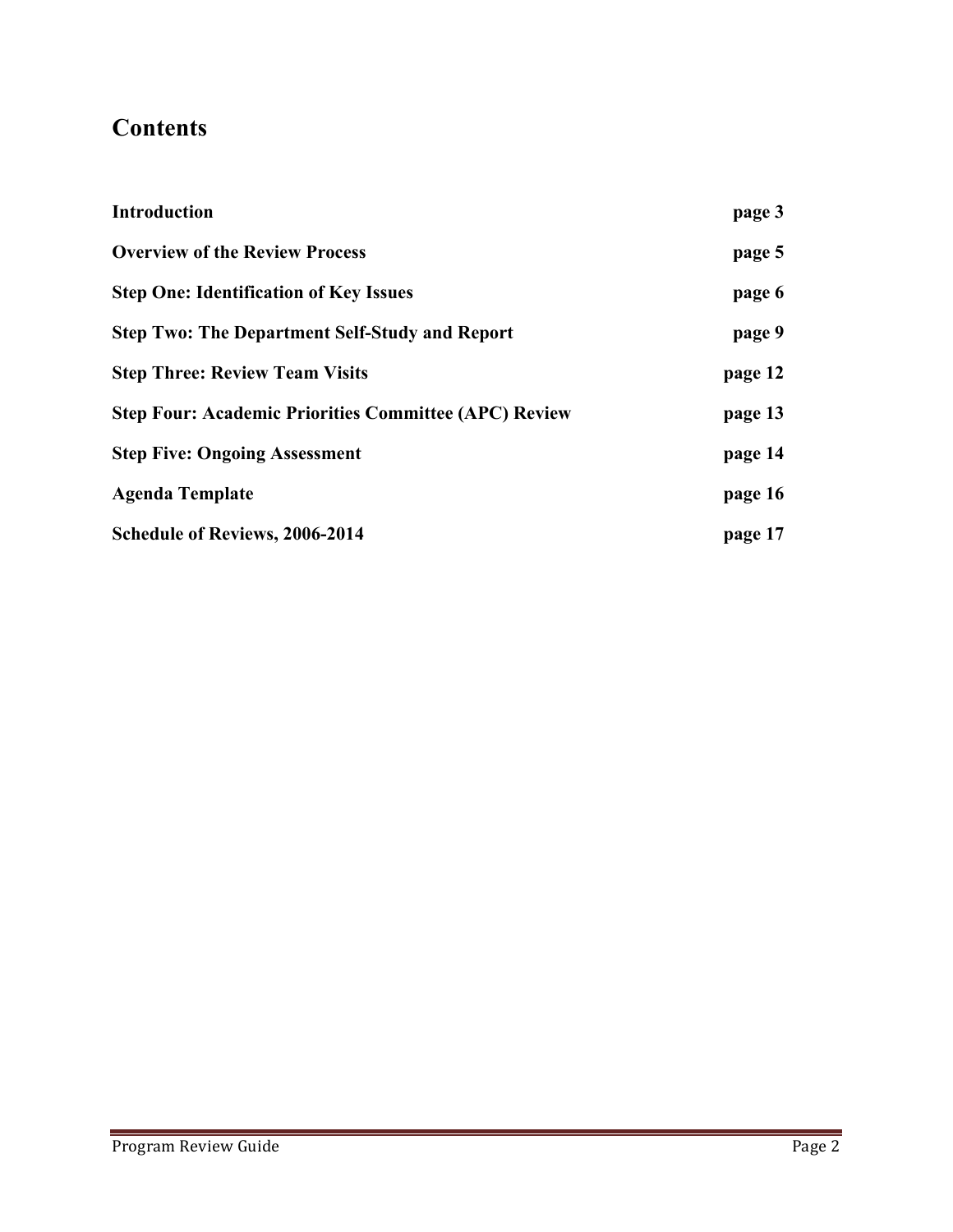# **Introduction**

The purpose of an academic program review process is to improve the quality of academic units individually and the university as a whole. Academic reviews provide an opportunity for each academic unit to reflect, self-assess, and plan; they generate in-depth communication between the unit and the university administration, thus offering a vehicle to inform planning and decision-making; they invite candid assessment by external experts. By stimulating program planning and encouraging strategic development, academic program reviews can be a central mechanism to advance the University mission and the Plan for Academic Enrichment (http://www.brown.edu/web/pae/).

Brown began the current cycle of reviews in 2007-08. Thirteen units were reviewed by the end of spring term, 2009 after which the review process was revised; all other academic departments will be reviewed between 2009 and 2014. After a one-year break for a thorough evaluation of the review process, an on-going cycle, with review for each academic department approximately every seven (7) years, will be established.

In the current cycle, we seek to improve the review process in several ways:

 $\div$  Strengthen the continuous process of dialogue among faculty and administration that undergirds the process.

The review process unfolds over many semesters and includes multiple elements. Although each individual element is valuable, the value is increased when they are contributions to a sustained conversation on strategic academic development. The revised process enhances department-administration interaction, including initial decisions about the focus of the review, the discussion of internal and external reports, as well as the yearly follow-up.

❖ Better engage faculty expertise and internal review processes.

While the visit of an external team offers a distinctive value, program reviews can also take advantage of on-campus faculty expertise and faculty committees such as the Academic Priorities Committee, the College Curriculum Council, and the Graduate Council. The revised process strengthens the role of the APC by charging it to lead an internal review to parallel the external visit. Second, it regularizes the relationship between the overall department review and the concentration and graduate program reviews conducted by the CCC and Grad Council.

• Clarify and communicate the framework for evaluation and assessment.

An important goal during the current cycle of reviews is to develop departmental and university measures of effectiveness that will contribute to an overarching institutional framework for assessment. In addition, to better support both departments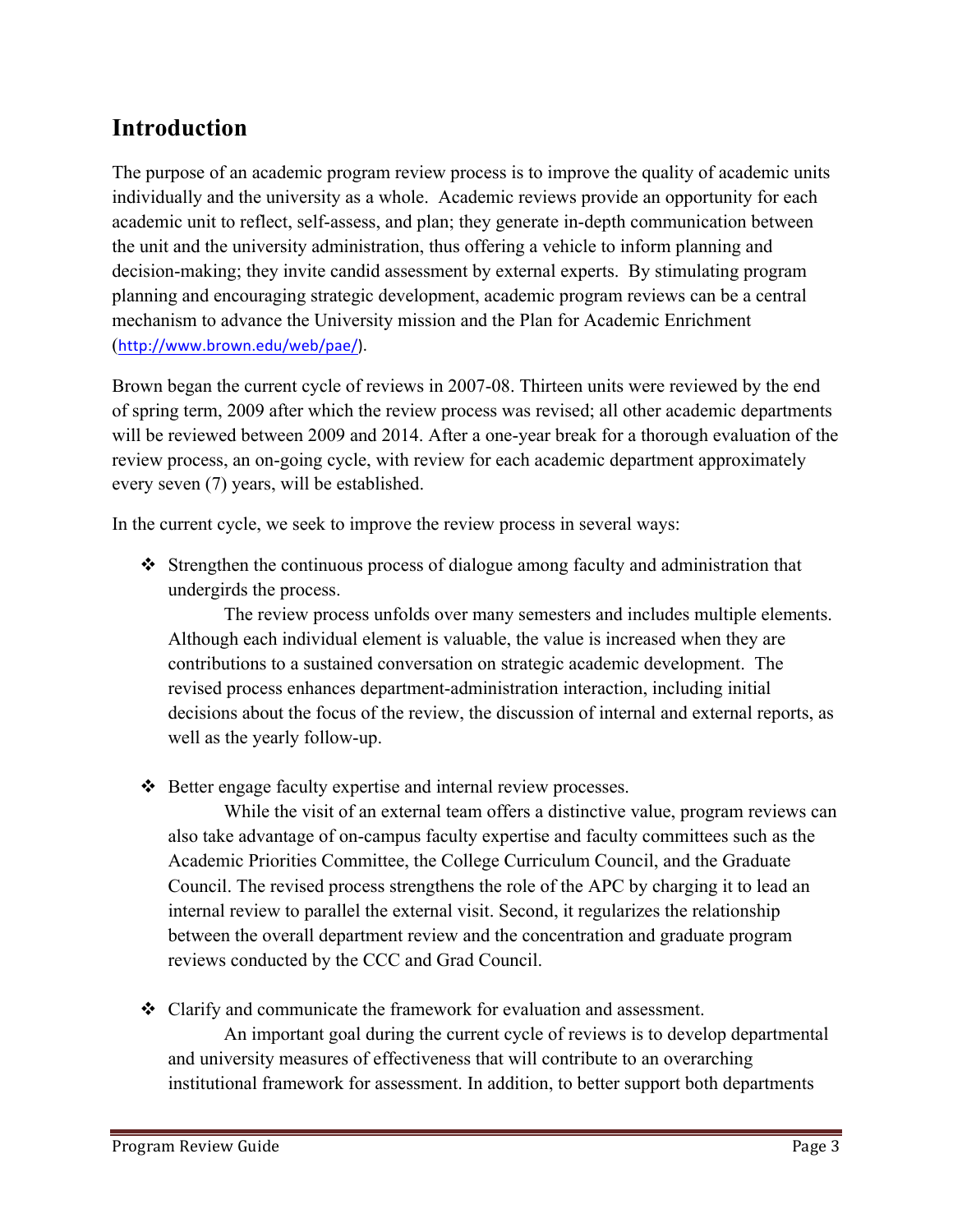and reviewers, the Provost's office will define a common set of data that will be provided to the academic unit as well as the external review committee.

#### ! Focus reviews sharply on a few key issues.

If one think about academic reviews as a continuous process, each individual review need not cover every potential topic in a department; nor would reviews necessarily address the same issues in every department. By focusing on a relative few issues of strategic significance to the unit, we can streamline preparation and enhance decision-making.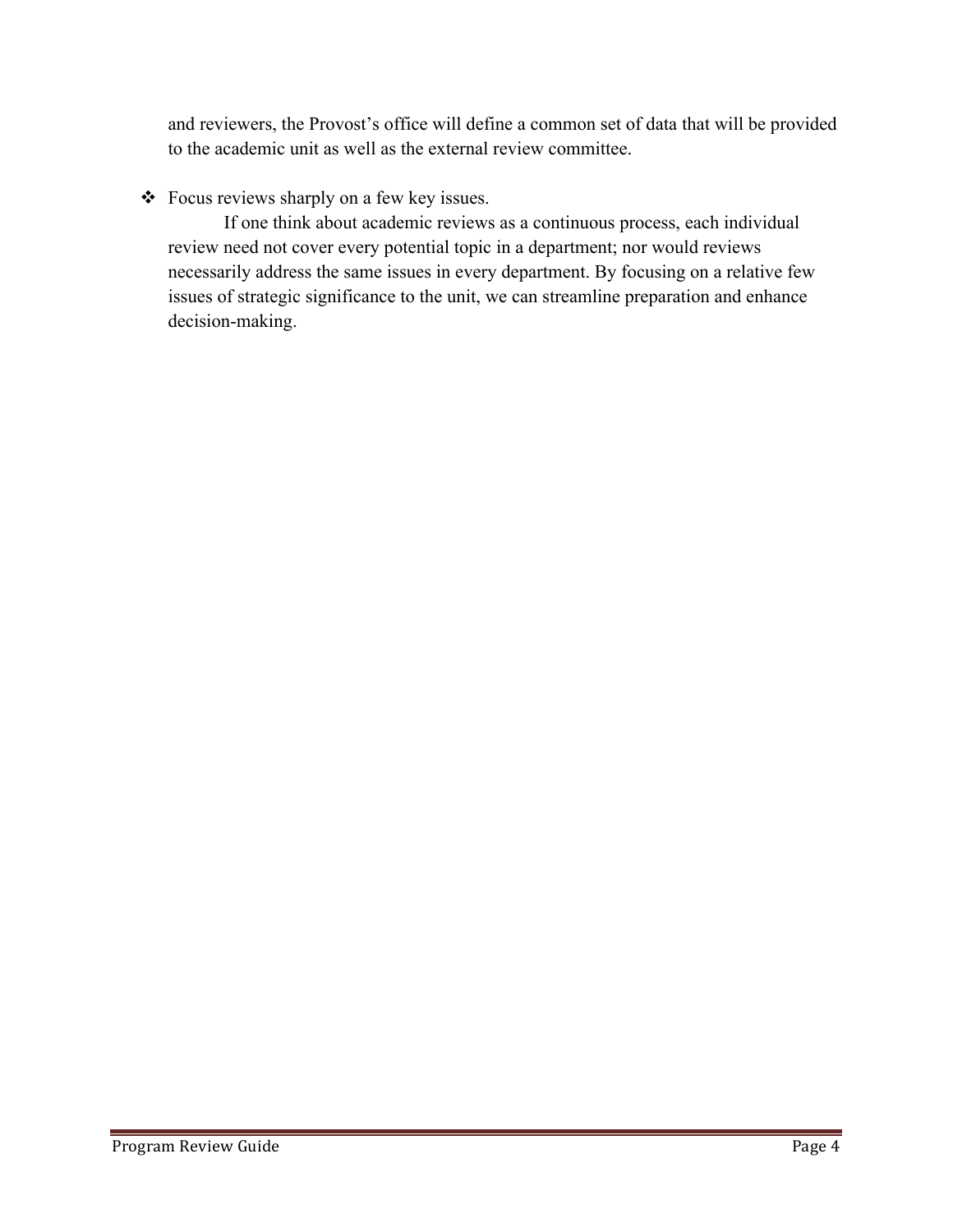# **Overview of the Review Process**

Academic program review is a multi-year process including five (5) distinct steps. The purpose of this section is to describe the entire review process; subsequent sections of the guide address each step in the review process.

- 1. Identification of Key Issues: Two semesters prior to the external review, the department is notified that it will be reviewed. The departmental planning process begins with a discussion of the issues that should drive the review. By the end of this semester, the department should:
	- a. Identify a few key issues that will be the focus of the review;
	- b. Identify several peer departments outside Brown and, in some cases, peer departments inside Brown;
	- c. Identify potential external reviewers; and
	- d. Understand the timeline and elements of the review process.
- 2. Study and analysis -- the Self-Study: The term prior to the external review is devoted to the departmental self study, which should engage all faculty and include graduate and undergraduate student input. The Provost's office will provide analytical data to support the department's analysis, which will be supplemented as necessary by the department.
- 3. Review team visits: Two groups will visit the department during this semester. The internal team, led by the Academic Priorities Committee (APC) will meet with faculty and students. A separate visit by a small external team will follow and will occur over one and a half or two days.
- 4. Academic Priorities Committee review: After the external review team's report is submitted, the APC will meet with the internal review team and the department chair to discuss the department's self-study, the review team reports and the department's response. The result of this analysis will be a set of conclusions or recommendations to the Provost, who will then generate a response letter to the department. This letter will be the basis for the follow-up discussions with the Provost and appropriate faculty Dean in subsequent years.
- 5. Ongoing assessment and review: Departmental assessment is a continuous process and a multi-level process. The External Review is followed by reviews by standing faculty committees (the College Curriculum Council and the Graduate Council) and regular administrative updates, including a mid-cycle report and discussion with the Provost.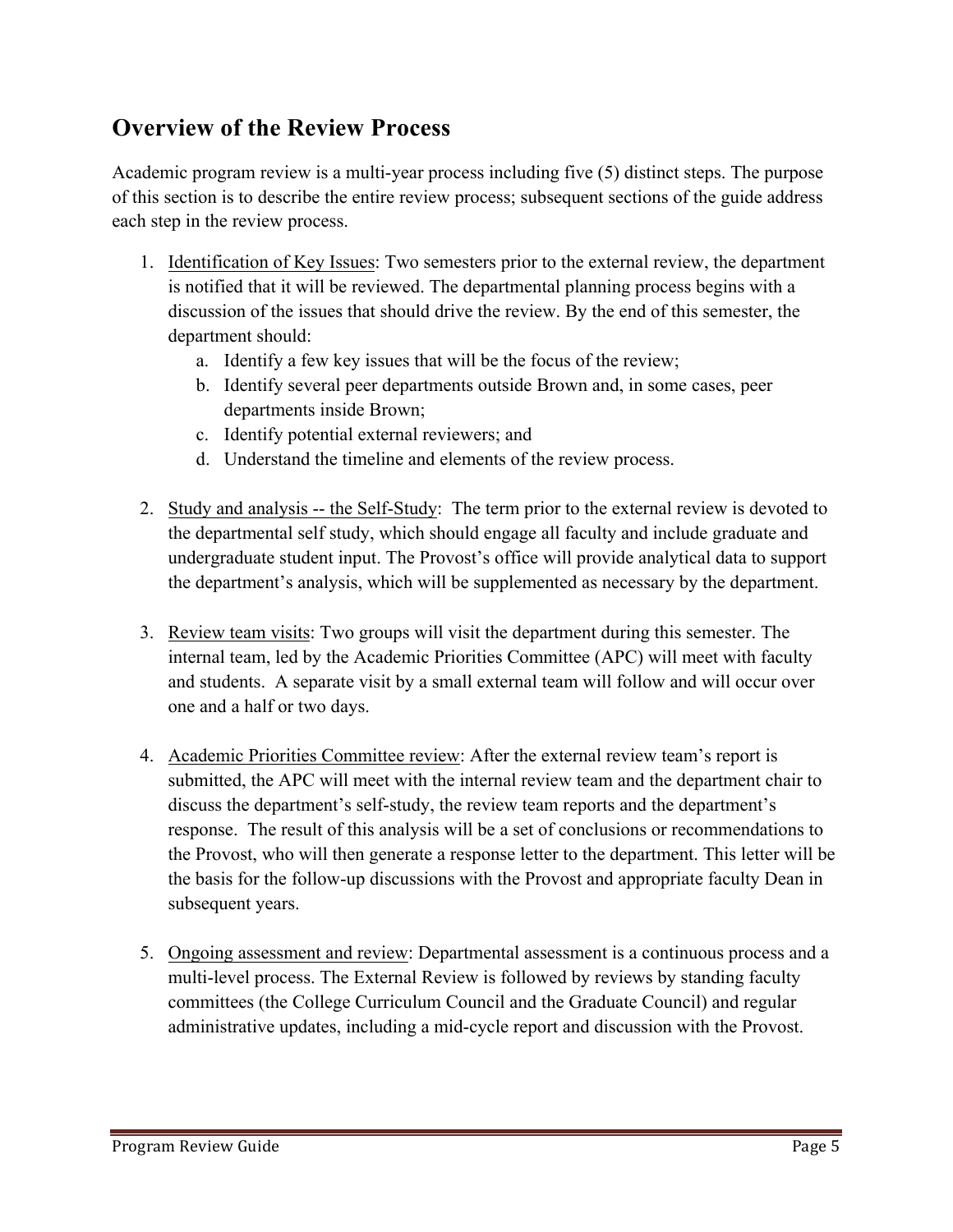### **Step One: Identification of Key Issues**

The first step in the review process is for the department to identify the issues it believes should be the focus of the review. Issue identification should be completed two semesters prior to an external review visit.

A key issue is a question or concern with potential to have a significant impact on the department within the next 3-5 years and/or with which the department must contend with in order to improve. These issues provide the foundation for the review, so it is important that departments encourage broad input and discussion among the faculty during this step of the process.

To identify the focal points of the review, the department should review previous internal or external review documents. Consider changes that have occurred since the previous review – both internal changes as well as pressures from the external environment. If the department has a strategic plan, use it to guide this process. An inventory of questions that may be useful in developing a set of core issues is listed below. This list is *not* a definition of key issues, nor is it an outline for a report. Rather, it is a brainstorming tool intended to help departments explore a wide range of issues and ideas and thus help the department reach a consensus on the most critical issues to consider during the self-study phase.

- 1. Mission and strategic position
	- a. What is the unit's purpose? What is the unit's intellectual agenda in the context of current trends in its discipline? Are there changes in the discipline that the unit has responded to or that suggest the unit will need to re-examine its mission and focus? Is the unit mainstream, cutting edge, or behind the times?
	- b. What are the unit's strengths and weaknesses? How have those changed since the last review? Are the unit's strengths aligned with its aspirations? What are the most important challenges the unit faces?
	- c. What is the unit's reputation and what makes it distinctive vis-à-vis its peers? For what is it known? What is the unit doing to improve its quality and visibility?
	- d. Which institutions represent (a) peer and (b) aspirant departments for the unit? By what measure beyond reputation?
	- e. Where does the unit fit within the University? Within the Division? How do links with other units support the unit's mission and objectives? Where can they be strengthened?
	- f. Does the unit have a strategic plan for long-term development? How is the strategic plan related to the unit's perceived strengths and weaknesses, its vision of its contribution to the discipline, and its academic priorities?
- 2. Faculty and research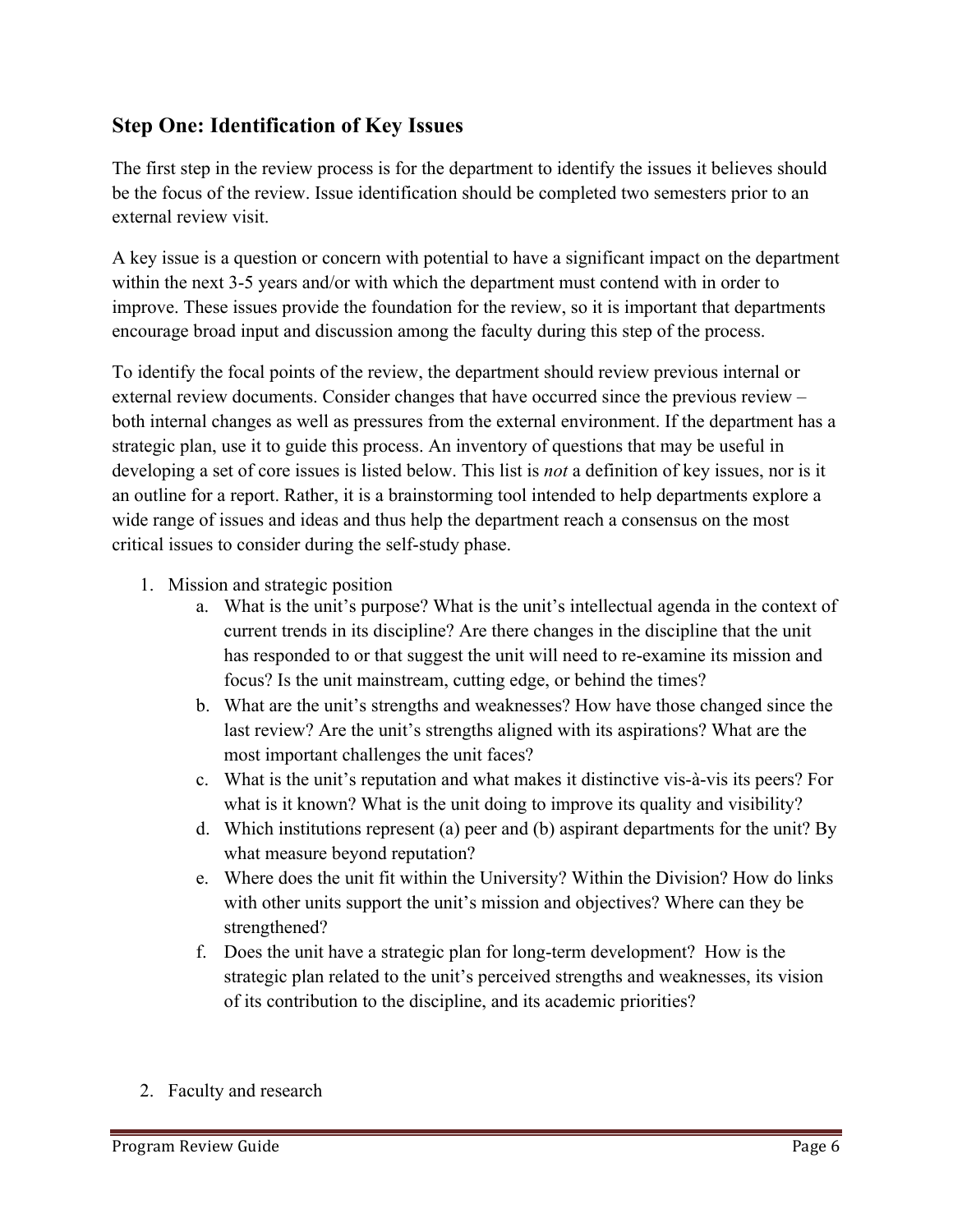- a. Have there been significant hires or losses since the last review? Has the unit been successful in recruiting and retaining top faculty members? How does the unit mentor junior faculty? What are the prospects for the future in terms of attracting the best scholars to the unit?
- b. What efforts have been made to recruit a diverse faculty with regard to ethnicity and gender? How are faculty from under-represented groups mentored and retained? What are the retention patterns?
- c. What is the teaching load of the unit's faculty? How are teaching assignments made, and how are they distributed among the different levels of faculty? What percentage of undergraduate courses is taught by tenured faculty, or by nonregular faculty?
- d. What is the distribution of advising and mentoring responsibilities to faculty, and what methods are used to evaluate their effectiveness? How does the faculty provide role models, mentoring and research opportunities to under-represented students to encourage them to continue in the discipline?
- e. What are the research strengths of the unit? Do these research strengths support the unit's mission? How do they support the curriculum? How do the faculty engage undergraduates in the research activities of the unit?
- f. Does the unit have a coordinated research agenda? Should it?
- g. Are there new research areas that need to be developed? Similarly, are there areas that no longer appear as relevant and should be phased out?
- h. How has research support of faculty changed since the last review? Are sources of research funding increasing or decreasing?
- i. Do faculty actively seek partnerships with faculty in related departments? How does this contribute to the intellectual life of the unit? Are there new strategic partnerships that should be pursued?
- 3. Undergraduate program
	- a. What is the purpose of your concentration? How does the structure of requirements ensure that students acquire a deep and rigorous understanding of the methods and substance of your discipline? What evidence do you have that students are achieving your concentration goals?
	- b. How does your concentration contribute to the overall mission of liberal learning at Brown?
	- c. How do you balance the need to provide service courses for non-concentrators with the need to provide courses for concentrators?
	- d. What opportunities are available to concentrators for a capstone experience? How many students pursue honors? Research opportunities?
	- e. What are the weaknesses and limitations in your concentration program?
- 4. Graduate program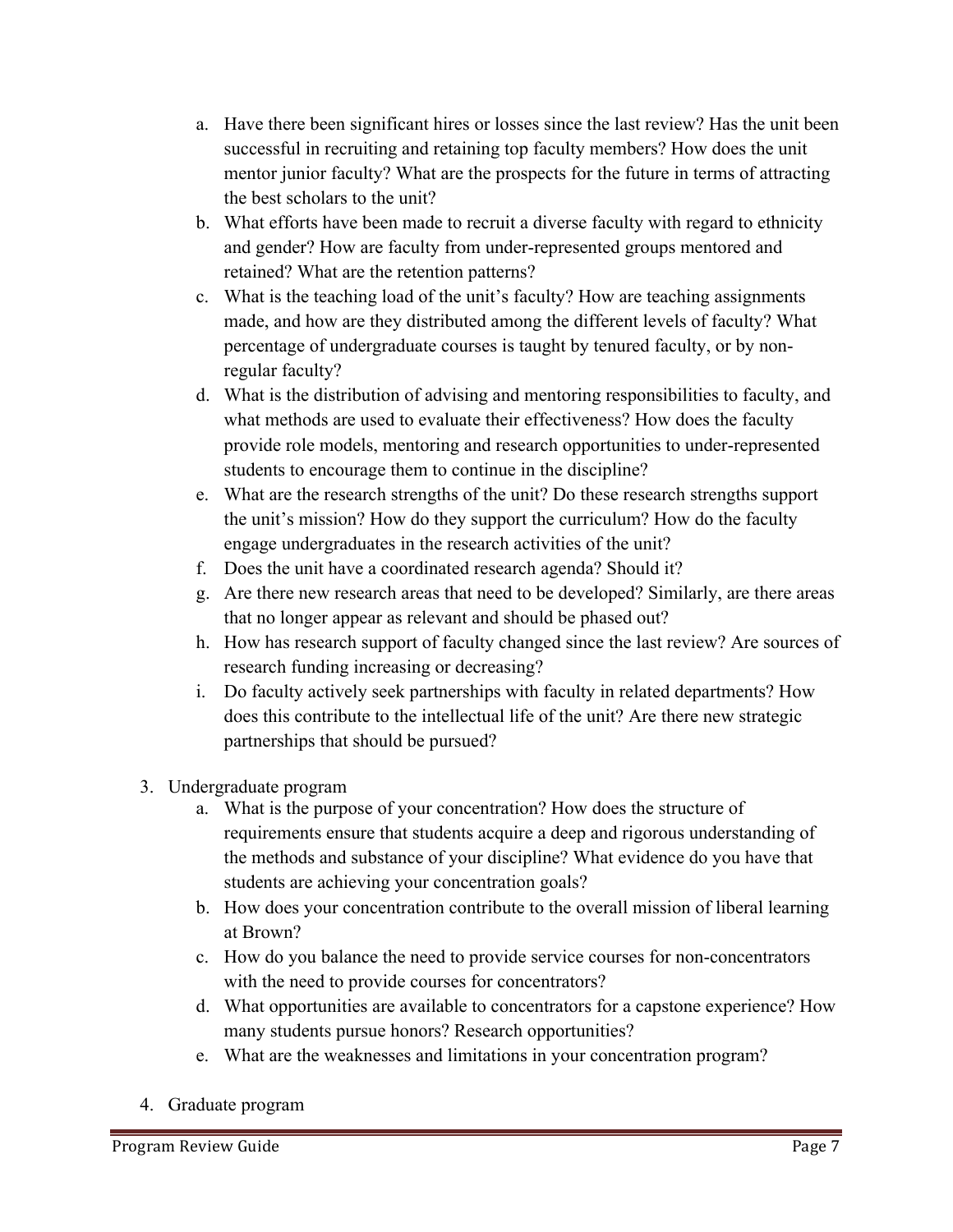- a. What are the objectives of the graduate program(s) affiliated with the department and how are they being met? How do you measure your success in meeting your objectives? What opportunities are there for training grants and for individual fellowships?
- b. What constitutes "quality" in graduate education in your field? How does your unit measure and meet this standard?
- c. How successful are you in recruiting and competing with other institutions for graduate students? How to pay specific attention to recruiting and retaining graduate students from underrepresented groups?
- d. What is the average time to degree?
- e. What has been the placement record for the department?
- f. How does the training of graduate students affect the undergraduate curriculum?
- 5. Governance and administration
	- a. How is the unit organized; describe the role of the chair or director and the unit's standing committees. Is the structure effective or are changes needed?
	- b. How is the work of the unit distributed among its members?
- 6. Unit support
	- a. How has technology been integrated into the teaching, research and administrative activities of the unit?
	- b. Does the unit's current space meet its research and teaching needs? Is the space maintained well?
	- c. Have library collections kept pace with the changes in the discipline?
	- d. Is the current level of research administrative support adequate to manage grant funding?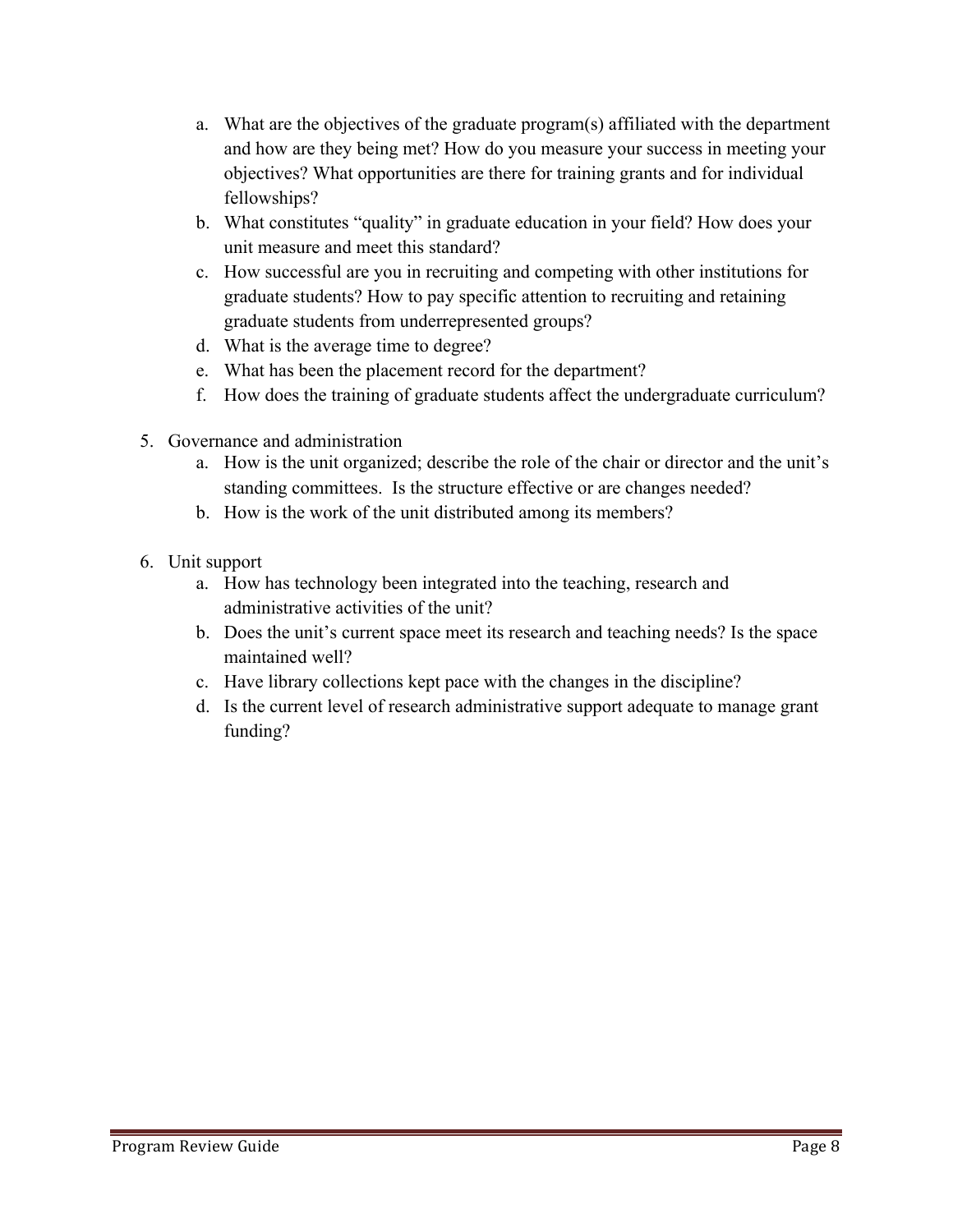### **Step Two: The Department Self-Study and Report**

The semester of self-study offers departments an opportunity for candid assessment of itself and for consideration of future directions. The report that results for these discussions should focus on an analysis of the issues identified earlier in the process. It should reflect the unit's sense of its strengths and weaknesses, as well as its perception of strategic opportunities or challenges. It should define ways in which the faculty believes the program can improve, primarily with existing resources. While the need for additional resources may be noted, the report should focus on strategic choices and directions; the means for pursuing those ends generally should be confined to existing resources, including reallocation of resources to better align them with departmental priorities.

The department or program should ensure that all faculty members have a role in the delineation and analysis of issues. Graduate and undergraduate students should have an opportunity to contribute to the self-study. Whatever process is used, the report should be shared with all faculty and should represent a consensus, or it should state clearly the nature of the differences of viewpoints.

The length of the report should be approximately 15-20 pages, exclusive of appendices. It might begin with a brief description of the unit's current status: mission, organization, program areas, etc. The most significant part of the report, however, should be the analysis of the issues. Recommendations for the future should be included but can be articulated concisely and presented in the context of the identified issues.

Data to support the department's analysis will be provided by the Provost's office and the department. Generally speaking, the Provost's office will provide institutional data on course offerings, teaching loads, undergraduate and graduate programs, faculty appointments, and, in some cases, sponsored research and space utilization. Departments should supplement these data in several critical ways, including descriptions of academic programs, methods of assessing faculty productivity in teaching and research, and educational outcomes for your students.

#### **Information provided by Provost's Office:**

#### **Faculty Data**

- Faculty Roster
- Faculty Search Summary
- Faculty Arrivals and Departures
	- o Tenure Rate and Cohorts Entering
- Faculty Awards

#### **Faculty Productivity**

- Faculty Awards
- Teaching: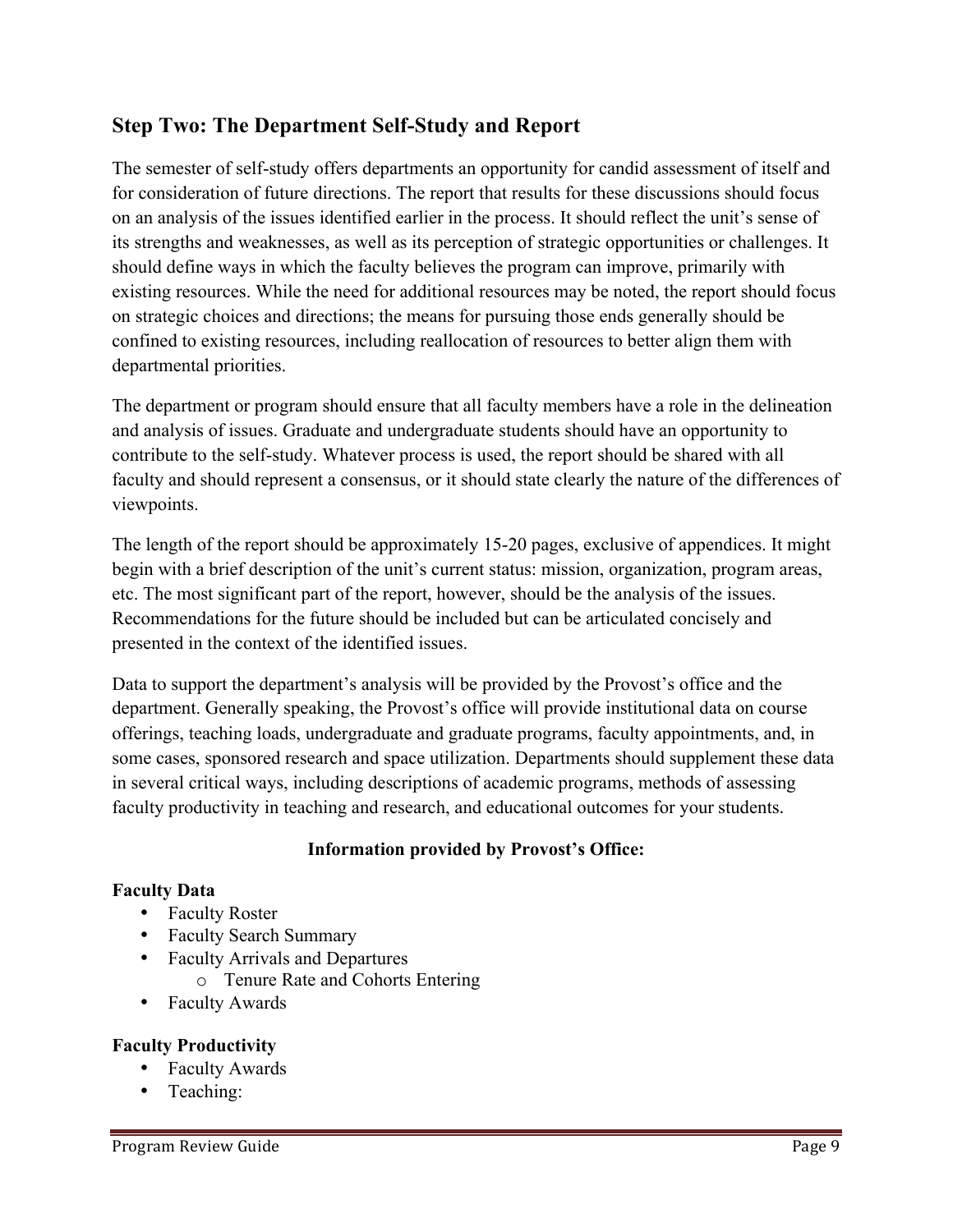- o Courses by Faculty Member with Enrollments
- Research
	- o Grant Activity of Proposals, Awards and Costs
	- o Space Report: Research dollars and square footage by Faculty Member (Sciences Only)
	- o In Biomed departments, Academic Impact Reports

#### **Graduate Education**

- Graduate School Admissions
	- o Applications Offers Selectivity and Yield
	- o GRE and TOEFL Scores (Recent Applicant Population)
	- o Applicant Diversity Profile
- Student Diversity Profile and Ph.D. Cohort Tracking Chart
- Attritions By Year

#### **Undergraduate Education**

- Undergraduate Enrollments over time
- Undergraduate Concentrations over time
- Grade Distribution
- Honors, Awards, Senior Prizes
- Offered Courses
- Completed Concentrations by Ethnicity and Gender
- Multiple Concentrators
- Independent Study Enrollments
- Course Counts and Enrollments for Liberal Learning, Diversity Perspectives and First Year Seminars
- Senior Survey Description & Results (*Selected Departments*)

#### **Previous External Review Report available upon request.**

#### **Information supplied by the Department**

In each of the areas above – faculty and research, graduate program, undergraduate program – departments manage essential information. The list below suggests items that all departments will consider in the course of their self study and should supply to reviewers; departments may add additional materials to support the analysis of specific issues.

#### **Faculty, Research and other Department Information**

- Mission statement.
- Description of departmental approach to assessing faculty teaching excellence and research productivity.
- Faculty awards, honors, academy memberships or other indications of national recognition (to supplement data provided by the Provost's office).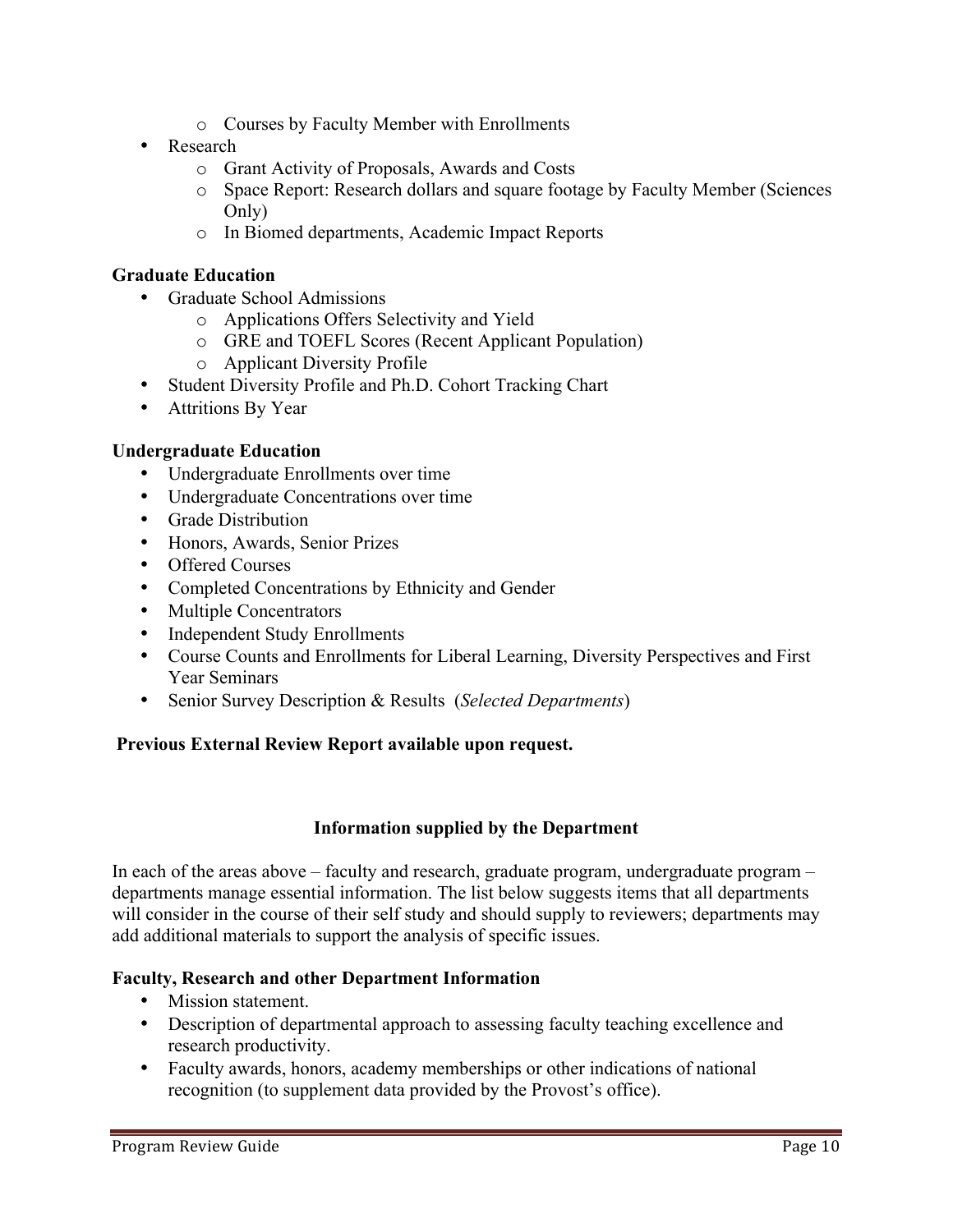- Comparative data (with department-identified peers) on department size, teaching load, research productivity, and other metrics.
- Please ask your faculty to update their research directory sites during the fall semester, as this will be a useful site during the review process.

#### **Graduate Program**

- Graduate students and postdocs by faculty member
- Graduate program description and requirements.
- Graduate student placement data, last 5 years.
- Dissertations by advisor (date, student, advisor, dissertation title), last 5 years
- Graduate student grant funding Fellowship awards, Training Grants
- Size of graduate student groups per faculty member.
- Peer program information: if the department has data on peer programs that would support the self-study, please include it.
- Please review carefully the Graduate Council review description for additional items, especially if your external review includes a focus on graduate education.

#### **Undergraduate Program**

- Undergraduate Concentration description(s) and requirements
- Undergraduate advising (freshman, sophomore, concentration), last 5 years
- Please review carefully the CCC review description for additional items, especially if your external review includes a focus on the undergraduate curriculum.

The complete self-study, including appendices, should be submitted to the Provost's Office by December 15, for spring reviews, or May 15, for fall reviews. Please submit materials electronically and provide one unbound print copy. The self-study will be reviewed by the Provost before distribution to the external review committee members.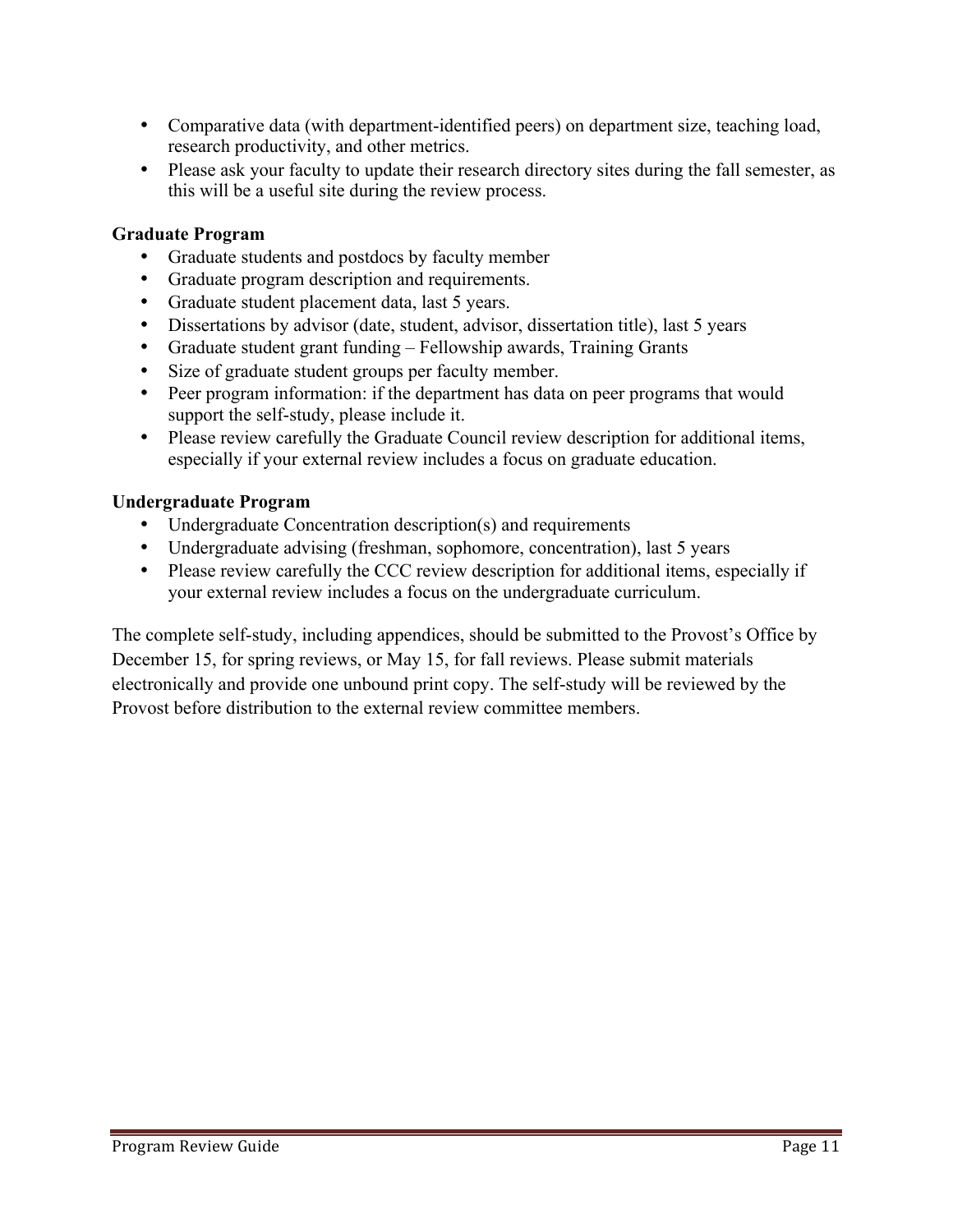### **Step Three: Review Team Visits**

Two review teams will study departments' submitted materials, meet with department faculty and students and report to the Academic Priorities Committee: an internal review team, consisting of two Brown faculty members, and a small external review team, comprised of scholars selected from those nominated by the department and by the academic administration. Both review teams will provide insight on a department's strengths, weaknesses, opportunities and challenges, with the external team emphasizing a department's standing in relation to its national and international peers and the internal team emphasizing the department's role within the context of Brown's mission and strategic plan.

The department and the Provost's office will work together on the scheduling of reviewers' visits. The Provost's office will set the overall schedule of internal and external team visits and arrange transportation and lodging for external reviewers. It will work collaboratively with departments to set the general itinerary and schedule administrative appointments. The department will host the visitors during the reviews, escorting them to meetings as necessary and managing the schedule of meetings with faculty and students.

Generally it is expected that review teams will meet with departmental faculty, undergraduates, graduate students, representatives from related units, and appropriate members of the administration. Reviewers may suggest additional meetings or adjustments in the schedule. In order to facilitate effective discussion, departments are asked to give careful attention to balancing the size of meeting groups, the number of meetings, and the particular needs of the department and its faculty.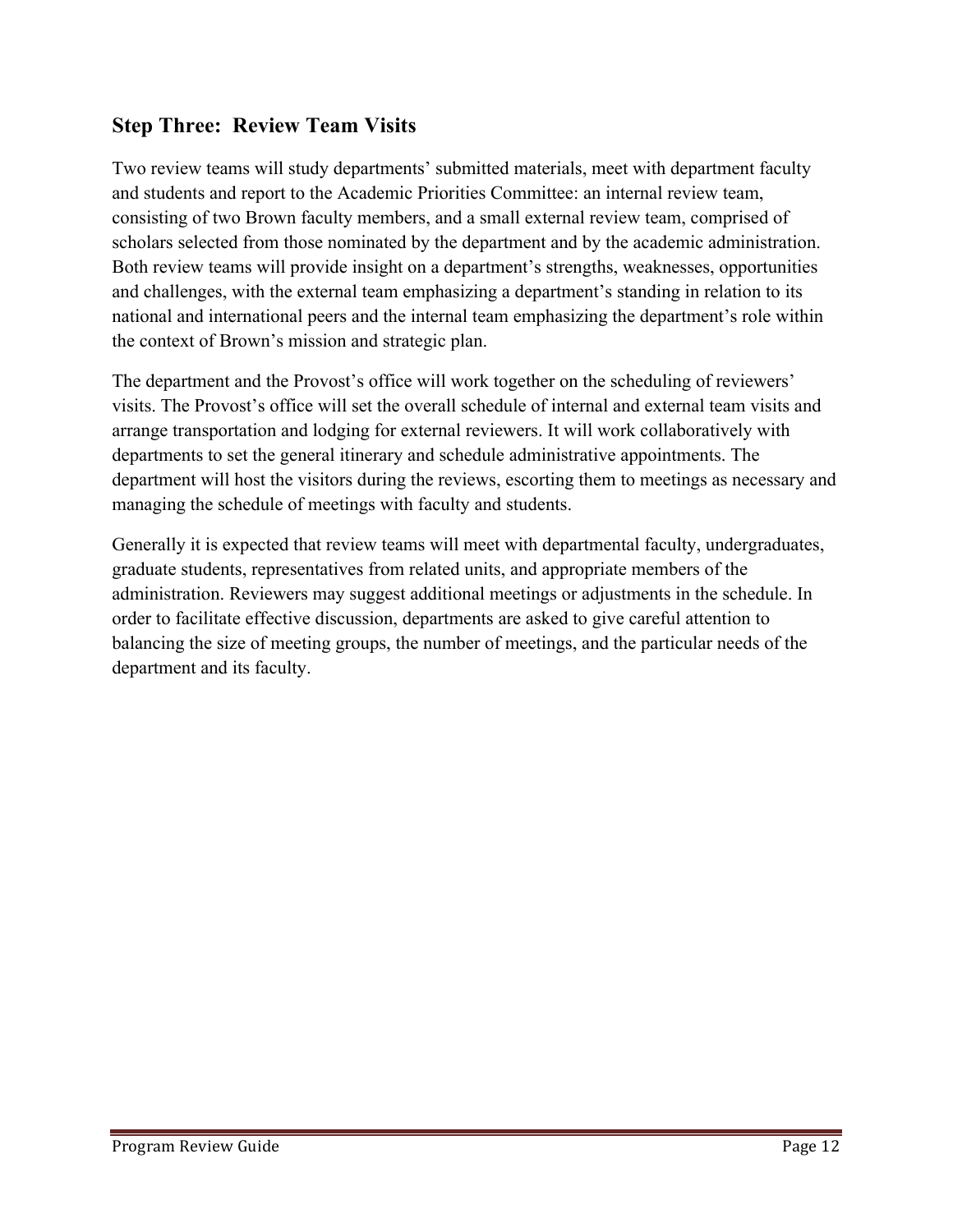## **Step Four: Academic Priorities Committee Review**

The external review committee report will be submitted to the Provost, reviewed and then distributed to the department chair as well as the Academic Priorities Committee (APC) and senior administration. The department should prepare a brief response to the external report.

A discussion with APC, the internal review team and the department chair follows and is based on the department's self-study, the review team reports and the department response. To the extent possible, the APC will conduct its discussion and make recommendations to the administration in the same semester as external review occurred. The Provost will thereafter communicate in writing to the department, summarizing the APC recommendations as well as administrative conclusions or actions, if any; this communication will provide the basis for a status report and update approximately one year following the review.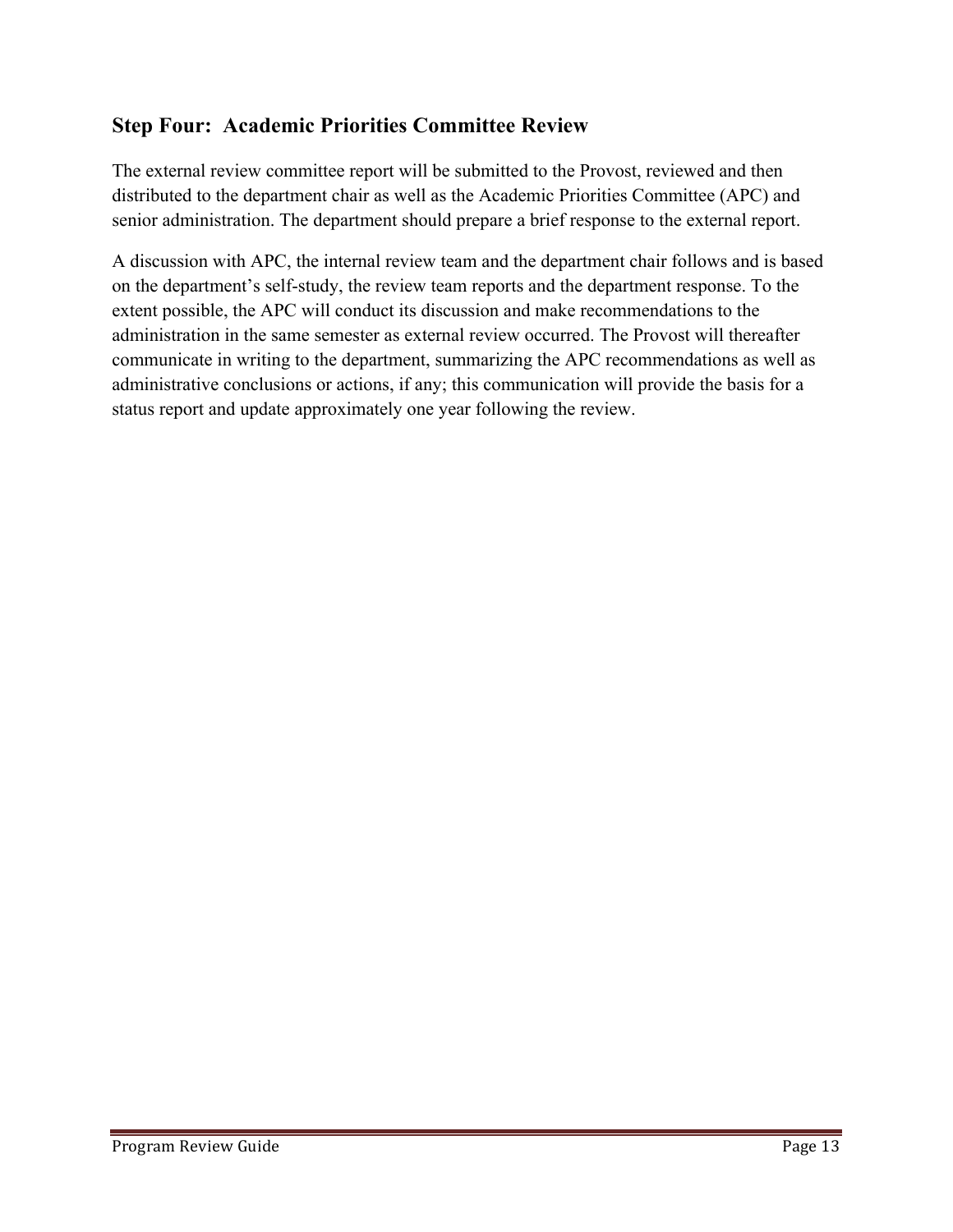### **Step Five: Ongoing Assessment**

The review process offers an opportunity for in-depth discussion of a department's strengths, weaknesses, and strategic plans and provides a basis for an on-going discussion with the academic administration. Departments should anticipate regular discussions with the Provost or his designee to review progress, adjust goals and assess accomplishments.

One or two semesters after the external review and APC discussion, the College Curriculum Council (CCC) will conduct the undergraduate concentration review. The Graduate Council review will occur one or two years after the external review. The data used in the self study process will form the basis for these reviews, updated as necessary.

#### **College Curriculum Council Review**

The CCC review guidelines are on the web at: http://brown.edu/Administration/Dean\_of\_the\_College/curriculum/documents/CCC\_Concentrati on Review Guidelines.pdf

#### **Graduate Council Review**

The aim of the Graduate Council Review is not to subject programs to repeat scrutiny, but rather to look forward. Programs will be asked to summarize the results of the self-study, the external review report and the departmental response to the report, as those documents pertain to the graduate program. The Graduate Council will then want to discuss the changes envisioned for the graduate program as a response to the external review.

The checklist below will be useful as programs prepare for their Graduate Council reviews.

- Excerpt of departmental self-study (section on graduate program)
- Excerpt or summary of the external review report (section on graduate program)
- Departmental response to the external review report (section on graduate program)
- Description of Graduate Program (from web or handbook)
- Brief statement of mission and goals of graduate program
- Departmental Graduate Handbook
- Milestones
- Syllabi for Graduate Courses
- Data indicators from GS website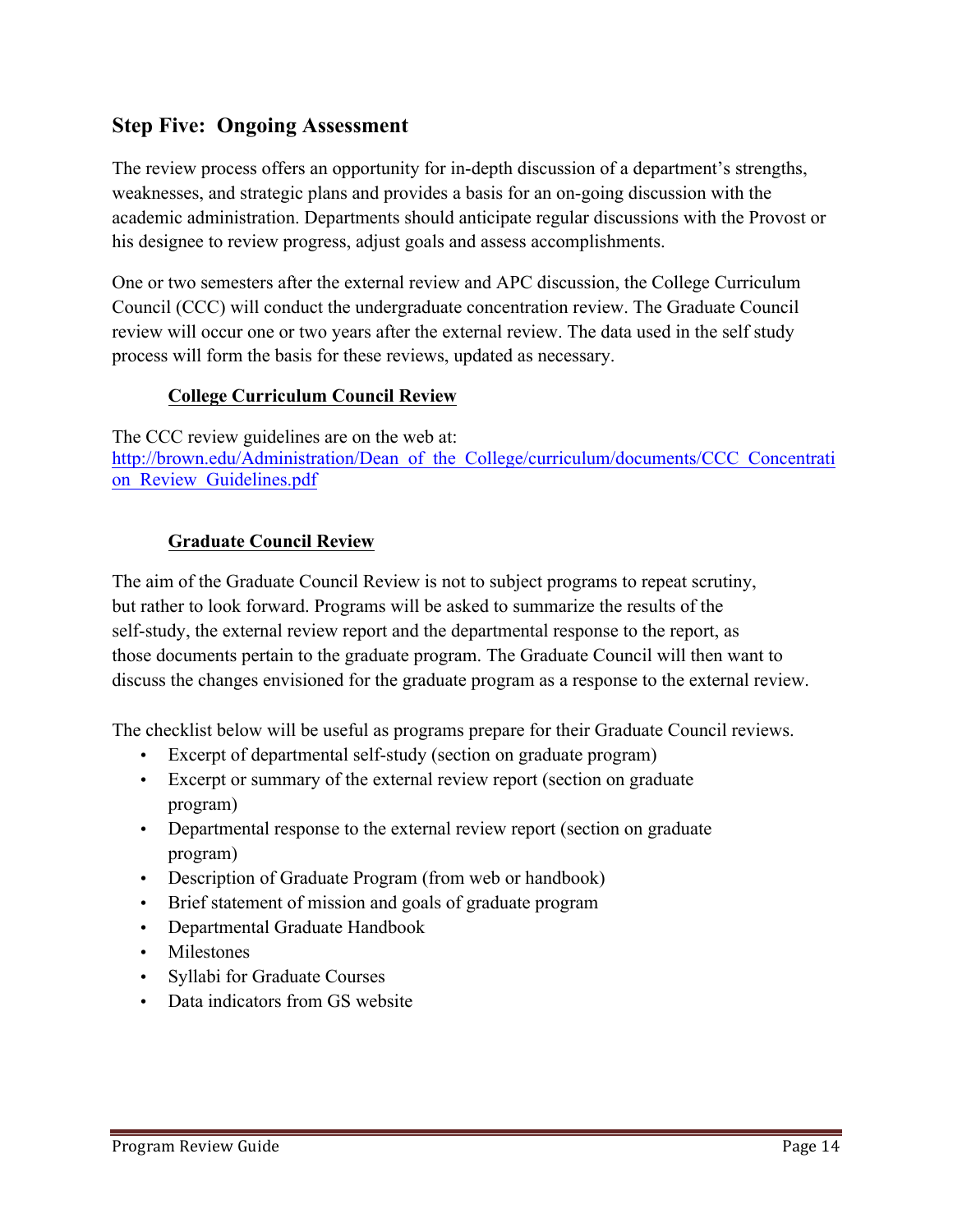#### **Midterm Assessment**

Midway in the review cycle, the Provost and Department Chair will meet to take stock of the unit's accomplishments and planning and to consider the objectives that the department will pursue prior to the next external review. In advance of this discussion, the department chair will be asked to submit a report (not more than five pages) outlining these matters.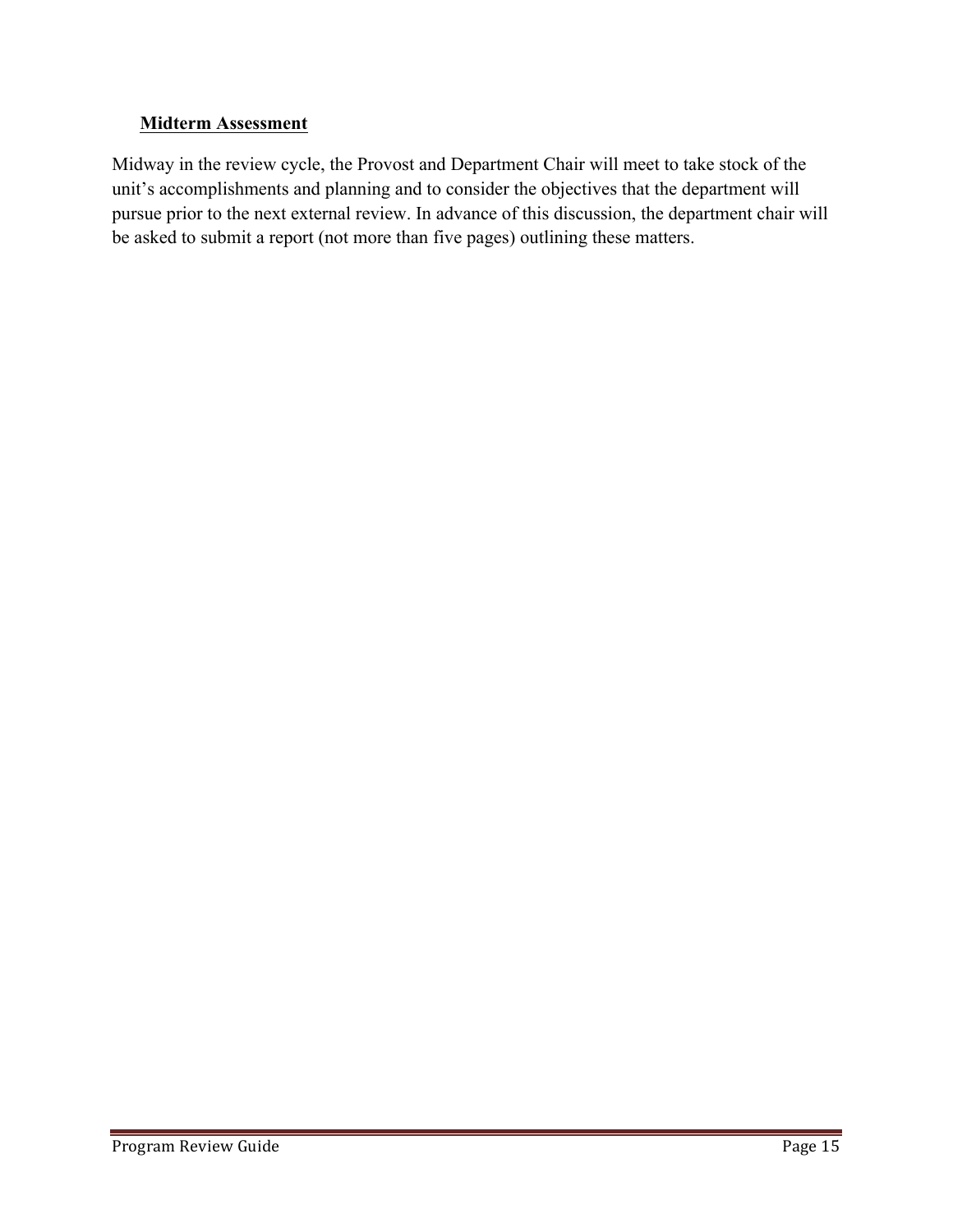#### **SAMPLE EXTERNAL REVIEW AGENDA**

#### **EXTERNAL REVIEW SCHEDULE BROWN UNIVERSITY DEPARTMENT OF \_\_\_\_\_\_\_\_\_\_\_\_**

*Day One (Thursday or Monday)*

- 8:00 a.m. External Review Committee Breakfast with Provost and Dean of the Faculty or Dean of Medicine and Biological Sciences, Associate Provost Faculty Club, One Magee Street
- 9:00-10:45 Individual or small group meetings
- 10:45-11:00 Break
- 11:00-12:30 Individual or small group meetings
- 12:30-1:30 Lunch
- 1:30-3:30 Individual or small group meetings
- 3:30-4:00 Break
- 4:00-5:30 Individual or small group meetings
- 6:30 Committee working dinner

#### *Day Two (Friday or Tuesday)*

- 8:30-11:00 TBD (additional meetings or committee working time)
- 11:00–11:45 Debriefing with the Chair
- 12:00 p.m. Lunch with Provost, Dean of the Faculty/Biomed, Associate Provost
- 1:00 p.m. Committee time
- 2:00 p.m. Review ends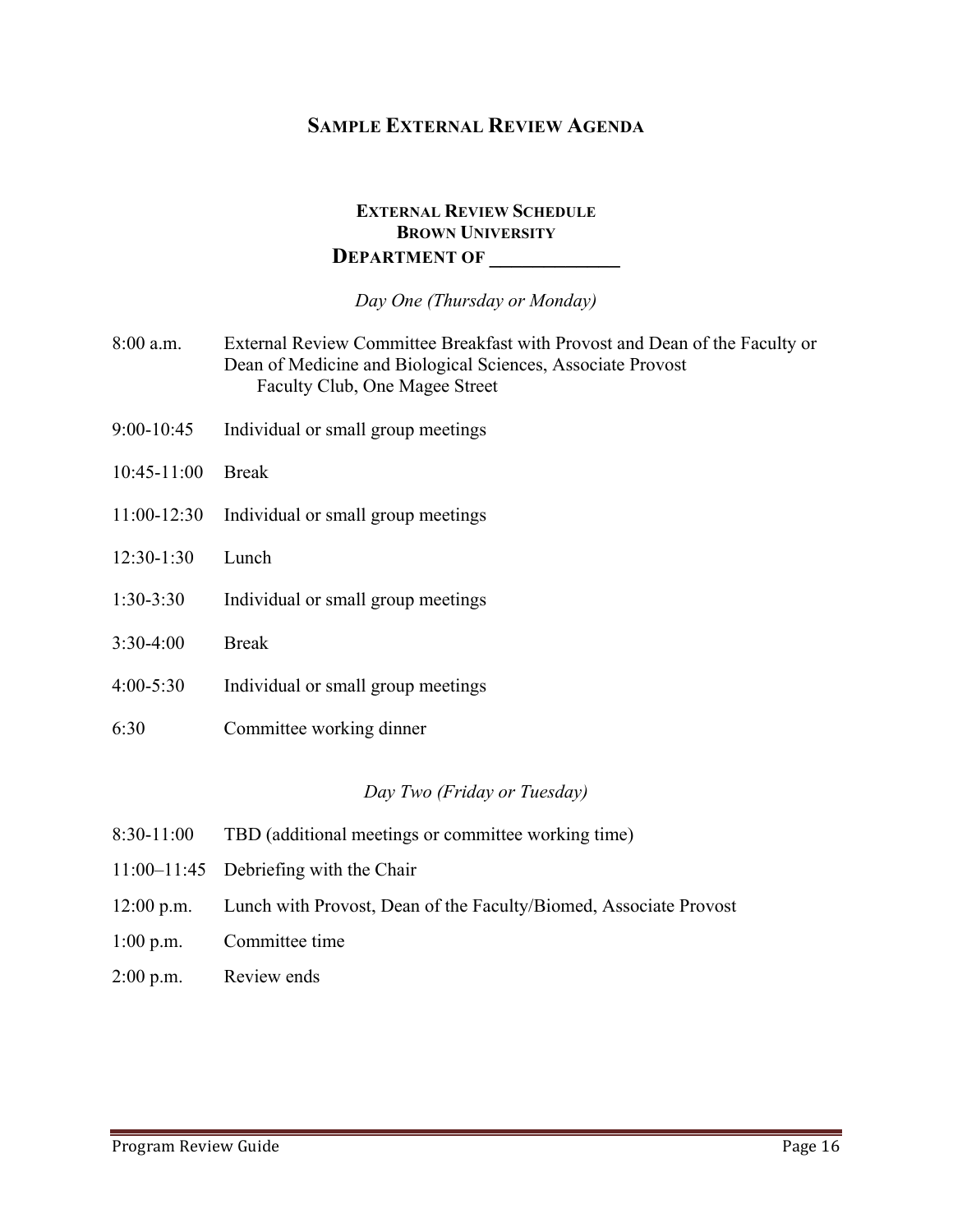| <b>Review Year</b> | Department                                                                                                                                                                                                                                                                                                |
|--------------------|-----------------------------------------------------------------------------------------------------------------------------------------------------------------------------------------------------------------------------------------------------------------------------------------------------------|
| 2006-2007          | <b>Hispanic Studies</b><br>History<br>Psychology                                                                                                                                                                                                                                                          |
| 2007-2008          | Africana Studies<br>Dance<br>Comparative Literature<br>MAT<br>Pembroke Center                                                                                                                                                                                                                             |
| 2008-2009          | American Civilization, John Nicholas Brown Center, and the Center<br>for Race & Ethnicity in America<br>Center for Latin American & Caribbean Studies<br>Spatial Structure in the Social Sciences<br>Taubman Center for Public Policy<br>Theater, Speech and Dance                                        |
| 2009-2010          | Chemistry<br>English<br><b>Literary Arts</b><br>Modern Culture & Media<br>Physics                                                                                                                                                                                                                         |
| 2010-2011          | Anthropology<br><b>Computer Science</b><br><b>Ecology and Evolutionary Biology</b><br>Economics<br>Neuroscience<br><b>Political Science</b><br>Sociology<br><b>Watson Institute</b>                                                                                                                       |
| 2011-2012          | Classics<br><b>Egyptology and Ancient Western Asian Studies</b><br>Environmental Studies/Environmental Change Initiative<br><b>Geological Sciences</b><br>History of Art & Architecture<br>Joukowsky Institute for Archaeology and the Ancient World<br>Judaic Studies<br>Philosophy<br>Religious Studies |
| Fall 2012          | Moleular Biology, Cell Biology and Biochemistry<br>Molecular Pharmacology, Physiology and Biotechnology<br>Music<br>Visual Art                                                                                                                                                                            |

# **Schedule of Reviews, 2006-2014**